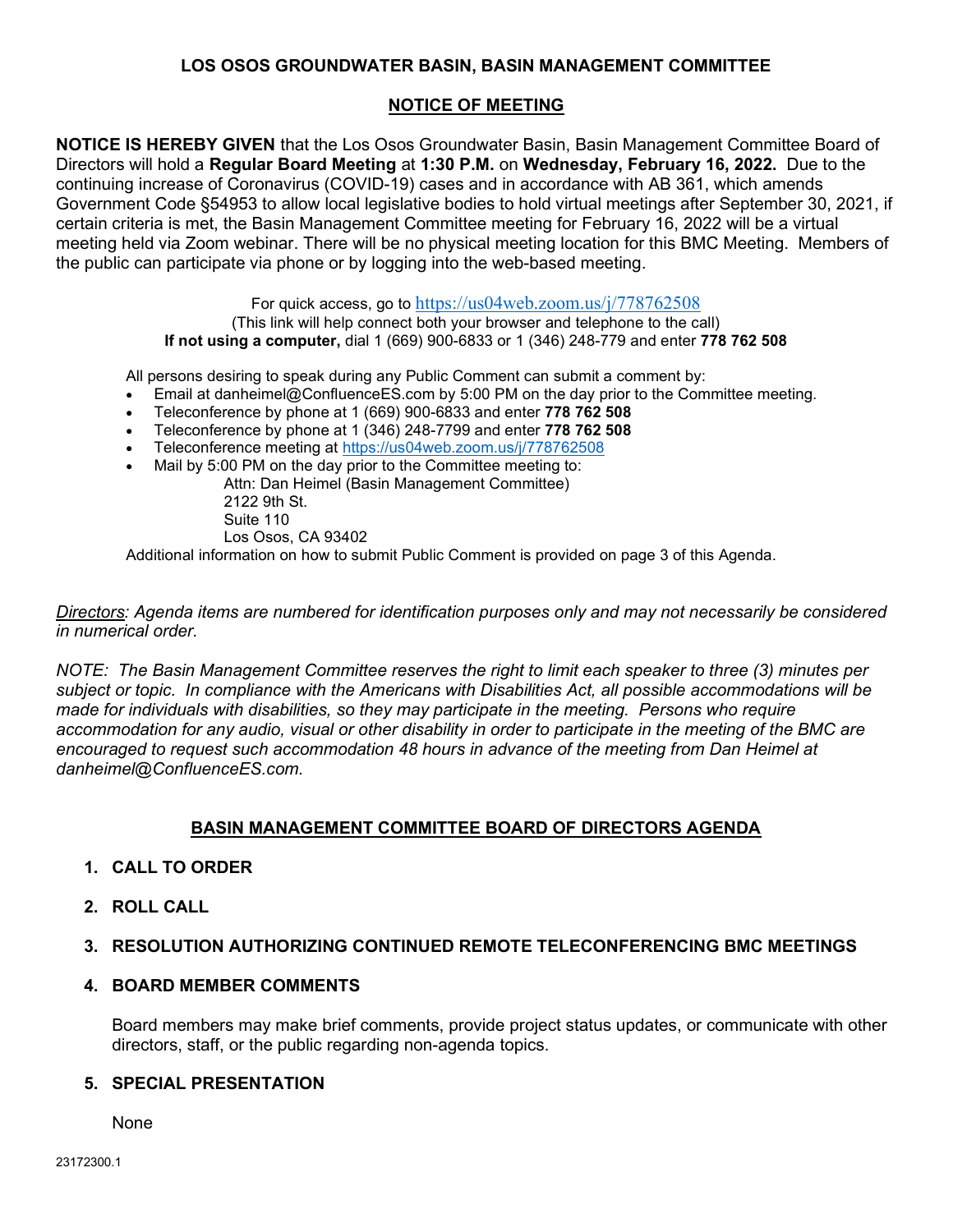### 6. CONSENT AGENDA

The following routine items listed below are scheduled for consideration as a group. Each item is recommended for approval unless noted and may be approved in their entirety by one motion. Any member of the public who wishes to comment on any Consent Agenda item may do so at this time. Consent items generally require no discussion. However, any Director may request that any item be withdrawn from the Consent Agenda and moved to the "Action Items" portion of the Agenda to permit discussion or to change the recommended course of action. The Board may approve the remainder of the Consent Agenda on one motion.

- a. 2021 Budget Update and Invoice Register
- b. 2022 Budget Update and Invoice Register
- c. Approval of Minutes from December 15, 2021 BMC Meeting

# 7. PUBLIC COMMENTS ON ITEMS NOT APPEARING ON THE AGENDA

The Basin Management Committee will consider public comments on items not appearing on the agenda and within the subject matter jurisdiction of the Basin Management Committee. The Basin Management Committee cannot enter into a detailed discussion or take any action on any items presented during public comments at this time. Such items may only be referred to the Executive Director or other staff for administrative action or scheduled on a subsequent agenda for discussion. Persons wishing to speak on specific agenda items should do so at the time specified for those items. The presiding Chair shall limit public comments to three minutes.

# 8. EXECUTIVE DIRECTOR'S REPORT

# 9. ACTION ITEMS

### a. Appointment of BMC Officers for Calendar Year 2022

Recommendation: Staff recommends that the BMC review the existing officer positions and appoint officers for CY 2022 or provide alternative direction to staff.

### b. Update on Status of Basin Plan Infrastructure Projects

Recommendation: Receive report and provide input to staff on future direction.

### 10. ADJOURNMENT